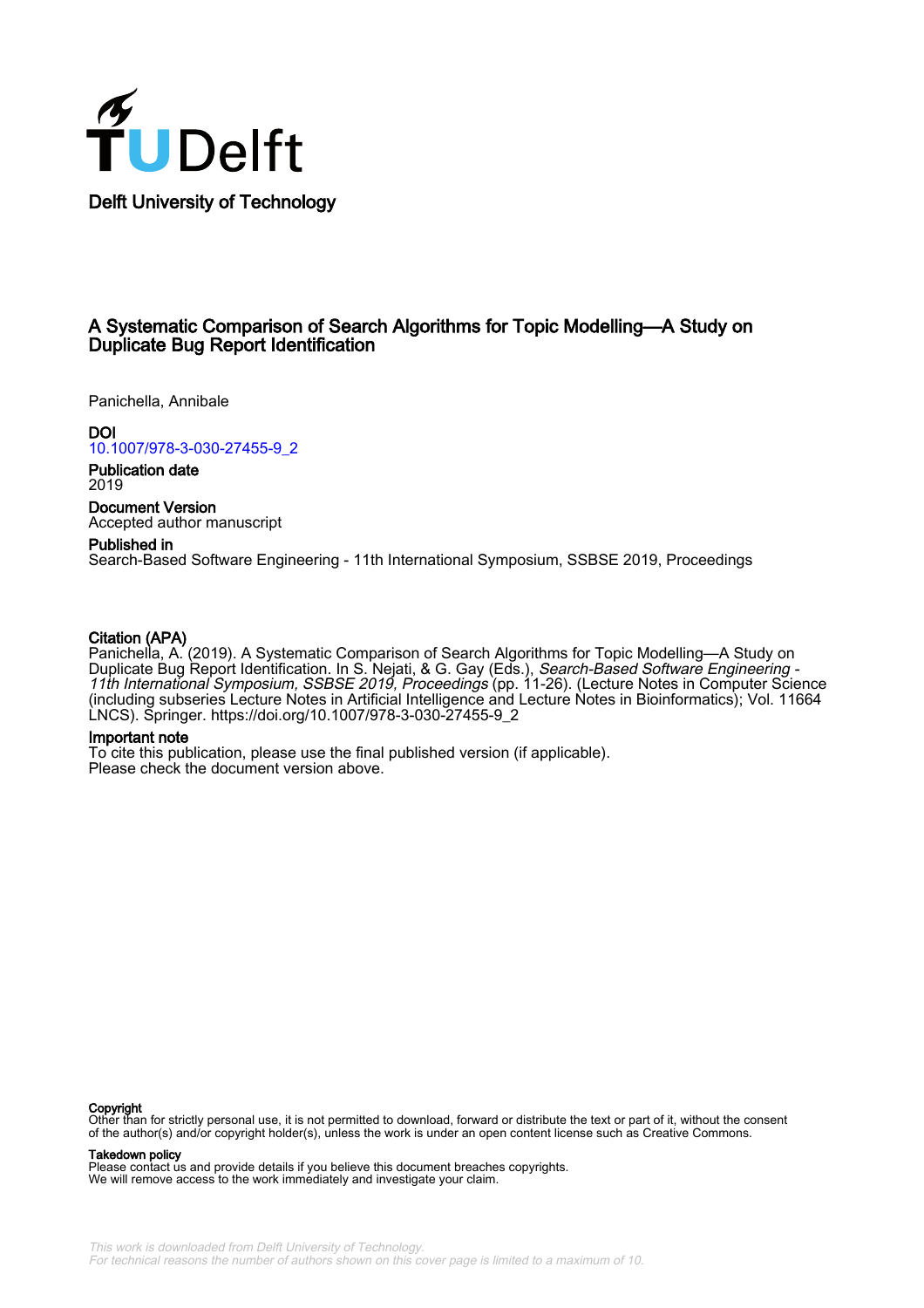

# Systematic Comparison of Search Algorithms for Topic Modelling - A Study on Duplicate Bug Report Identification

Panichella, Annibale

Publication date 2019

Published in 11th Symposium on Search-Based Software Engineering

## Citation (APA)

Panichella, A. (2019). Systematic Comparison of Search Algorithms for Topic Modelling - A Study on Duplicate Bug Report Identification. In 11th Symposium on Search-Based Software Engineering Spinger.

## Important note

To cite this publication, please use the final published version (if applicable). Please check the document version above.

## Copyright

Other than for strictly personal use, it is not permitted to download, forward or distribute the text or part of it, without the consent of the author(s) and/or copyright holder(s), unless the work is under an open content license such as Creative Commons.

#### Takedown policy

Please contact us and provide details if you believe this document breaches copyrights. We will remove access to the work immediately and investigate your claim.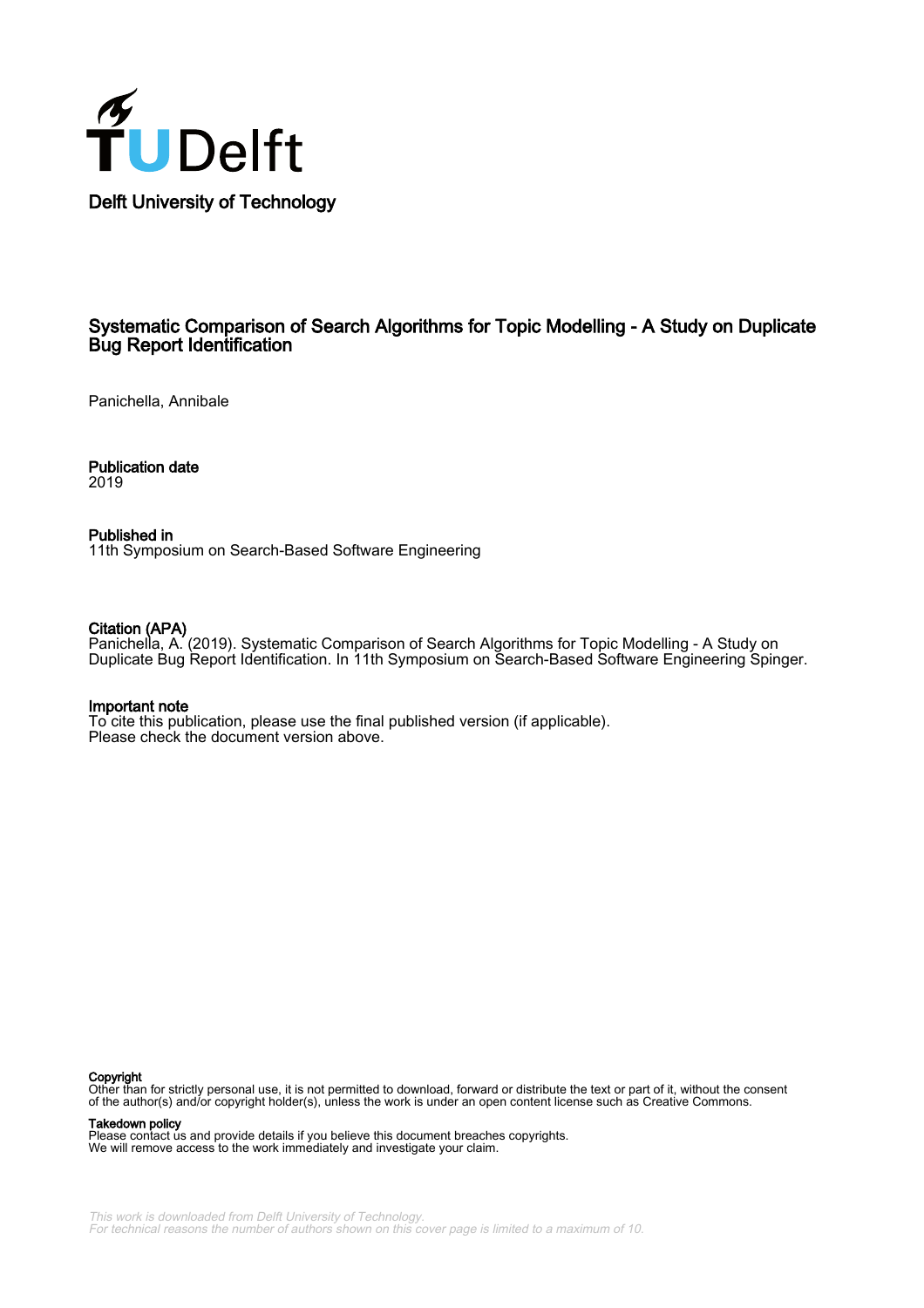# A Systematic Comparison of Search Algorithms for Topic Modelling — A Study on Duplicate Bug Report Identification

Annibale Panichella

Delft University of Technology, The Netherlands a.panichella@tudelft.nl

Abstract. Latent Dirichlet Allocation (LDA) has been used to support many software engineering tasks. Previous studies showed that default settings lead to sub-optimal topic modeling with a dramatic impact on the performance of such approaches in terms of precision and recall. For this reason, researchers used search algorithms (e.g., genetic algorithms) to automatically configure topic models in an unsupervised fashion. While previous work showed the ability of individual search algorithms in finding near-optimal configurations, it is not clear to what extent the choice of the meta-heuristic matters for SE tasks. In this paper, we present a systematic comparison of five different meta-heuristics to configure LDA in the context of duplicate bug reports identification. The results show that (1) no master algorithm outperforms the others for all software projects, (2) random search and PSO are the least effective meta-heuristics. Finally, the running time strongly depends on the computational complexity of LDA while the internal complexity of the search algorithms plays a negligible role.

Keywords: Topic modeling · Latent Dirichlet Allocation · Search-based Software Engineering · Evolutionary Algorithms · Duplicate Bug Report

## 1 Introduction

Topic model techniques have been widely used in software engineering (SE) literature to extract textual information from software artifacts. Textual information is often used support software engineers to semi-automated various tasks, such as traceability link retrieval [2], identify bug report duplicates [27], automated summary generator [34, 30], source code labeling [11], and bug localization [22]. Latent Dirichlet Allocation (LDA) is a topic model techniques, which has received much attention in the SE literature due to its ability to extract topics (cluster or relevant words) from software documents. LDA needs to set a number of hyper-parameters. For instance, the Gibbs sampling generative model requires to choose the number of topics  $K$ , the number of iteration  $N$ , and two hyper-parameters  $\alpha$  and  $\beta$  affecting the topic distributions across documents and terms. However, there are no optimal hyper-parameter values that produce "good" LDA models for any dataset. In fact, a prior study showed that untuned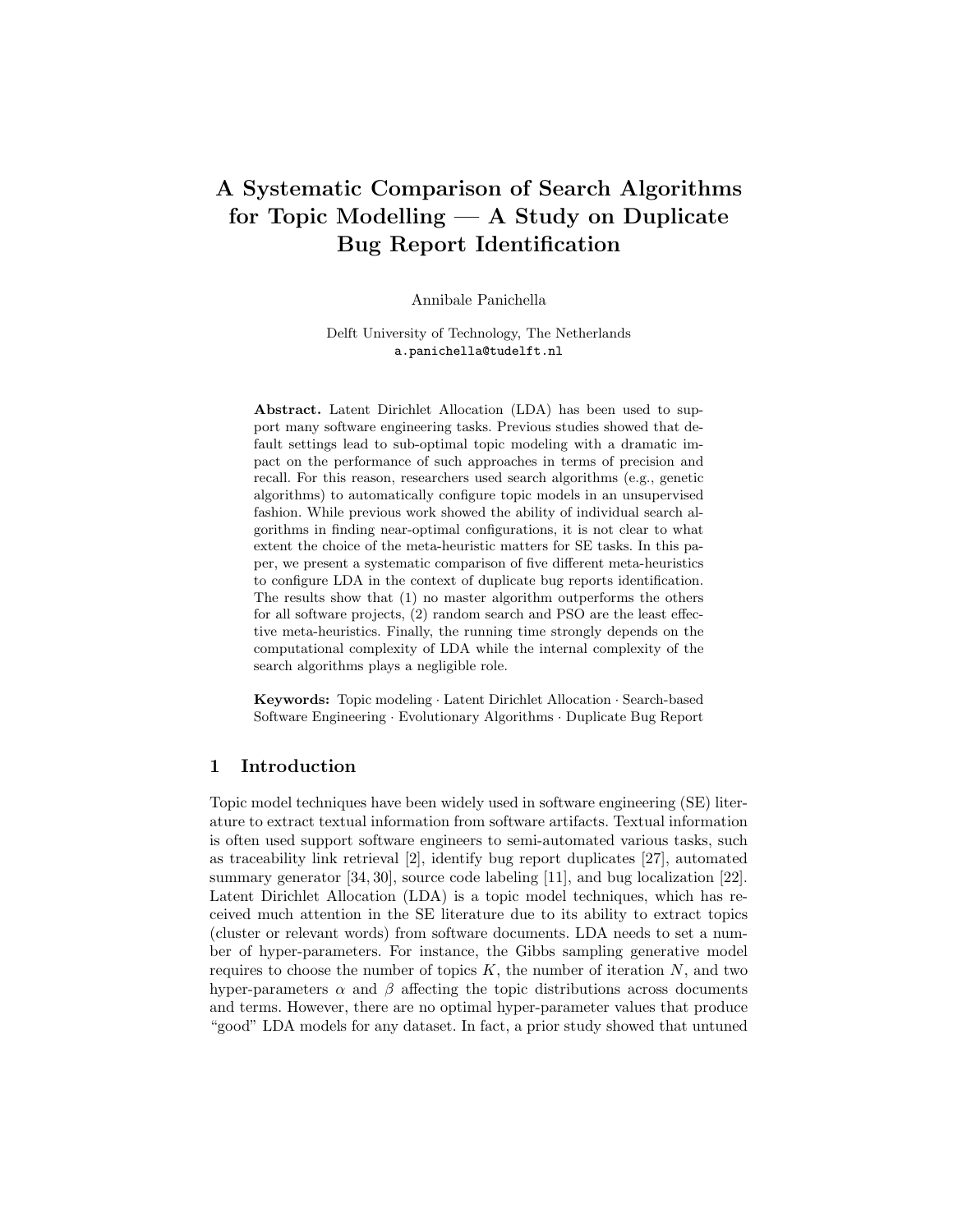LDA can lead to suboptimal performance and can achieve lower accuracy than simple heuristics based on identifier analysis [11, 12].

To address the tuning challenge, researchers have proposed different strategies over the years [17, 35, 16, 28, 1]. While early attempts focused on the number of topics  $K$  as the only parameter to tune, Panichella et al. [28] proposed a search-based approach to tune the LDA hyper-parameters. More specifically, the external performance (e.g., the accuracy) of LDA with a given configuration  $[K, N, \alpha, \beta]$  can be indirectly estimated looking at internal cluster quality metrics. In their study, the author used the silhouette coefficient as the driving metric (i.e., the fitness function) to guide genetic algorithms towards finding (near) optimal LDA configurations automatically. Their empirical study showed that LDA settings found with GA dramatically improve the performance of LDA, outperform "off-the-shelf" setting used in previous studies.

Based on the results in [28], Agrawal et al. [1] further investigated search algorithms for tuning LDA. They used Differential Evolution (DE) as alternative meta-heuristic and showed through an extensive study that it often achieves more stable LDA configurations, leading to better topic models than GAs. Besides, they provided further evidence about the usefulness of search-based topic models over "off-the-shelf" LDA settings. Among other results, Agrawal et al. [1] advocated the use of DE as superior meta-heuristics for tuning LDA.

In this paper, we aim to investigate further and compare the performances of multiple meta-heuristics (not only GA and DE) to understand whether there is one meta-heuristic (the "master" algorithm) that constantly dominates all the others. To this aim, we consider the case of duplicate bug report identification, which has been often addressed with topic modeling. Duplicate reports are bug reports that describe the same issues but that are submitted by different users to bug tracking systems. Duplicate reports lead to a considerable extra overhead for developers who are in charge of checking and solving the reported issues [20].

We selected seven Java projects from the Bench4BL datasets and compared five different meta-heuristics, namely DE, GA, Particle Swarm Optimization (PSO), Simulated Annealing (SA) and Random Search (Ran). Our results show that there is no "master" (dominant) algorithm in search-based topic modeling, although Ran and PSO are significantly less effective than the other metaheuristics. Besides, DE does not outperforms GA (in terms of both accuracy and running time) when the three meta-heuristics use the same number of fitness evaluations and the stability of LDA is improved using restarting strategies.

## 2 Background and Related work

Document Pre-processing. Applying IR methods requires to perform a sequence of pre-processing steps aimed to extract relevant words from software artifacts (bug reports in our case). The first step is the term extraction, in which non-relevant characters (e.g., special characters and numbers) are removed, and compound identifiers are split (e.g., camel-case splitting) [14]. In the second step, a stop-word list is used to remove terms/words that do not contribute to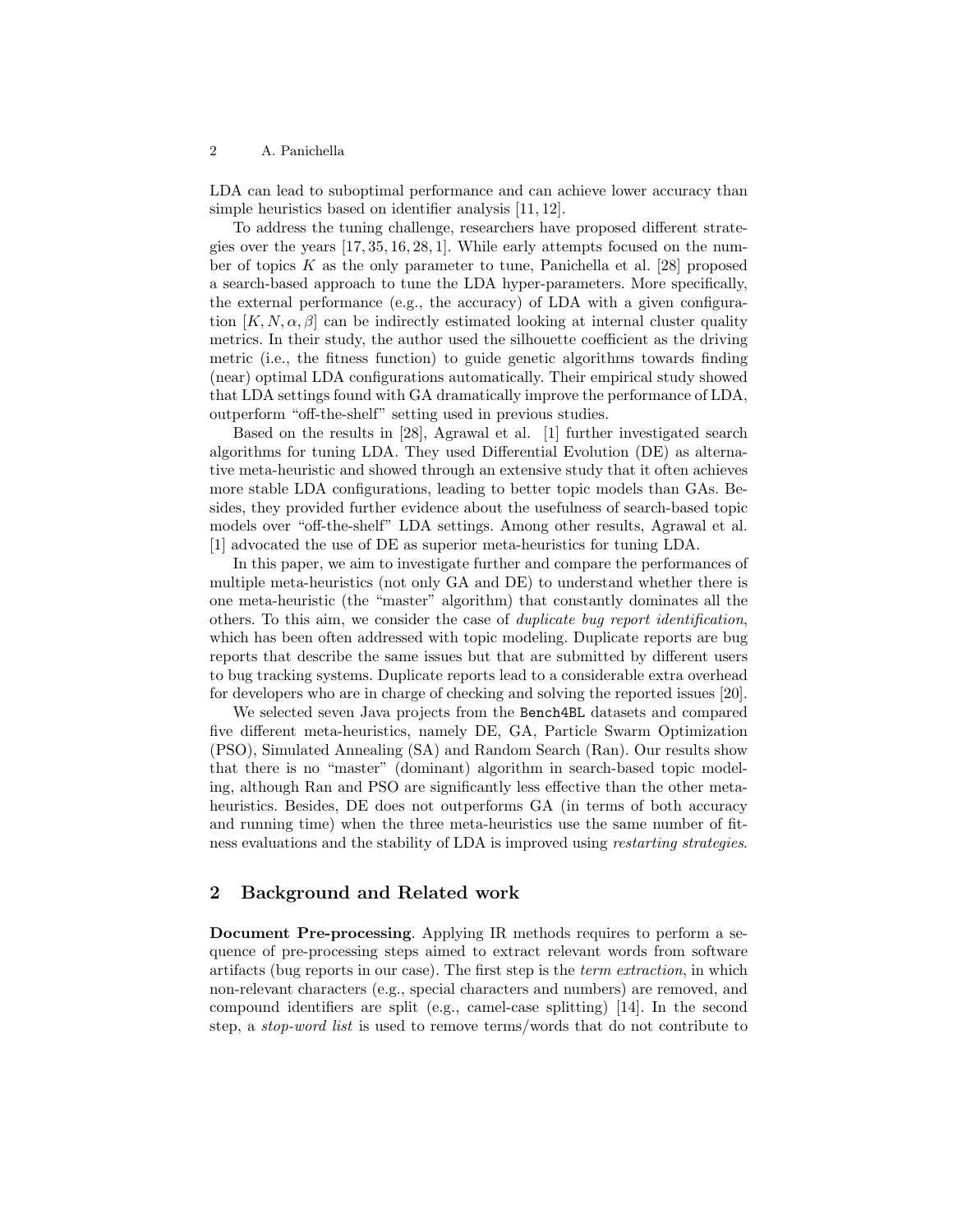the conceptual context of a given artifact, such as prepositions, articles, auxiliary verbs, adverbs, and language keywords. Besides, the stop-word function removes words that are shorter than a given threshold (e.g., words with less than three characters). In the last steps, a stemming algorithm (e.g., Porter stemmer for English) transform words into their root forms (e.g., verb conjugations). The resulting pre-processed documents are then converted into a term-by-document *matrix*  $(M)$ . The rows of the matrix denote the terms in the vocabulary after pre-processing (m terms) while the columns denote the documents/artifacts in the corpora (*n* documents). A generic  $M(i, j)$  denotes the weight of the *i*-th term in the  $j$ -th document  $[3]$ . The basic weight of each term corresponds to its frequency in a given document  $(tf = \text{term frequency})$ . However, prior studies suggested using  $tf-idf$  (terms frequency with inverse document frequency) which gives lower weights (relevance) to words that appear in most of the documents [5]. The *term-by-document matrix* is then used as input for an algebraic (e.g., Vector Space Model) or probabilistic model (PLSI) to compute the textual similarities among the documents. Such similarities are used differently depending on the SE task to solve. For example, similarities are used to detect duplicated reports with the idea that similar bug reports likely discuss the same bug/issue.

In this paper, we use the following pre-processing steps suggested in the literature  $[3, 5, 10]$ : (1) punctuation characters and numbers are removed; (2) splitting compound identifiers with camel-case and snake-case regular expression; (3) a stop-word list for English Language and Java code; (4) stop-word function with a threshold of two characters; (5) words are transformed into their root forms using the Porter stemmer; (6)  $tf$ -idf as the weighting schema.

Identifying Duplicate Bug Report. The term-by-document matrix (or its low-dimensional approximation produced by LDA) is then used to compute the Euclidean distance for each pair of documents (bug reports in our case) and compute the ranked list of duplicate bug reports. More specifically, each bug report is used as a query to retrieve the corresponding duplicated reports. The candidate list for each query is therefore determined using the Euclidean distance and sorting the documents in ascending order of distances. Effective IRmethods or topic model should assign better rankings to duplicate reports over non-duplicates. For example, Nguyen et al. [27] combined information retrieval and topic models to detect duplicate reports in an automated fashion. Hindle et al. [20] showed that continuously querying bug reports helps developers to discover duplicates at the time of submitting new bug reports.

Topic modeling with LDA. Latent Dirichlet Allocation (LDA) [8] is a generative probabilistic model for a collection of textual documents (corpora). More specifically, it is a three-level hierarchical Bayesian model which associates documents with multiple topics [8]. In LDA, a topic is a cluster of relevant words in the corpora. Therefore, documents correspond to finite mixtures over a set of K topics. The input of LDA is the term-by-document  $(m \times n)$  matrix generated using the pre-processing steps described above. LDA generates two distributions of probabilities, one associated with the documents and the other one related the terms in the corpora. The first distribution is the *topic-by-document matrix*  $(\Theta)$ :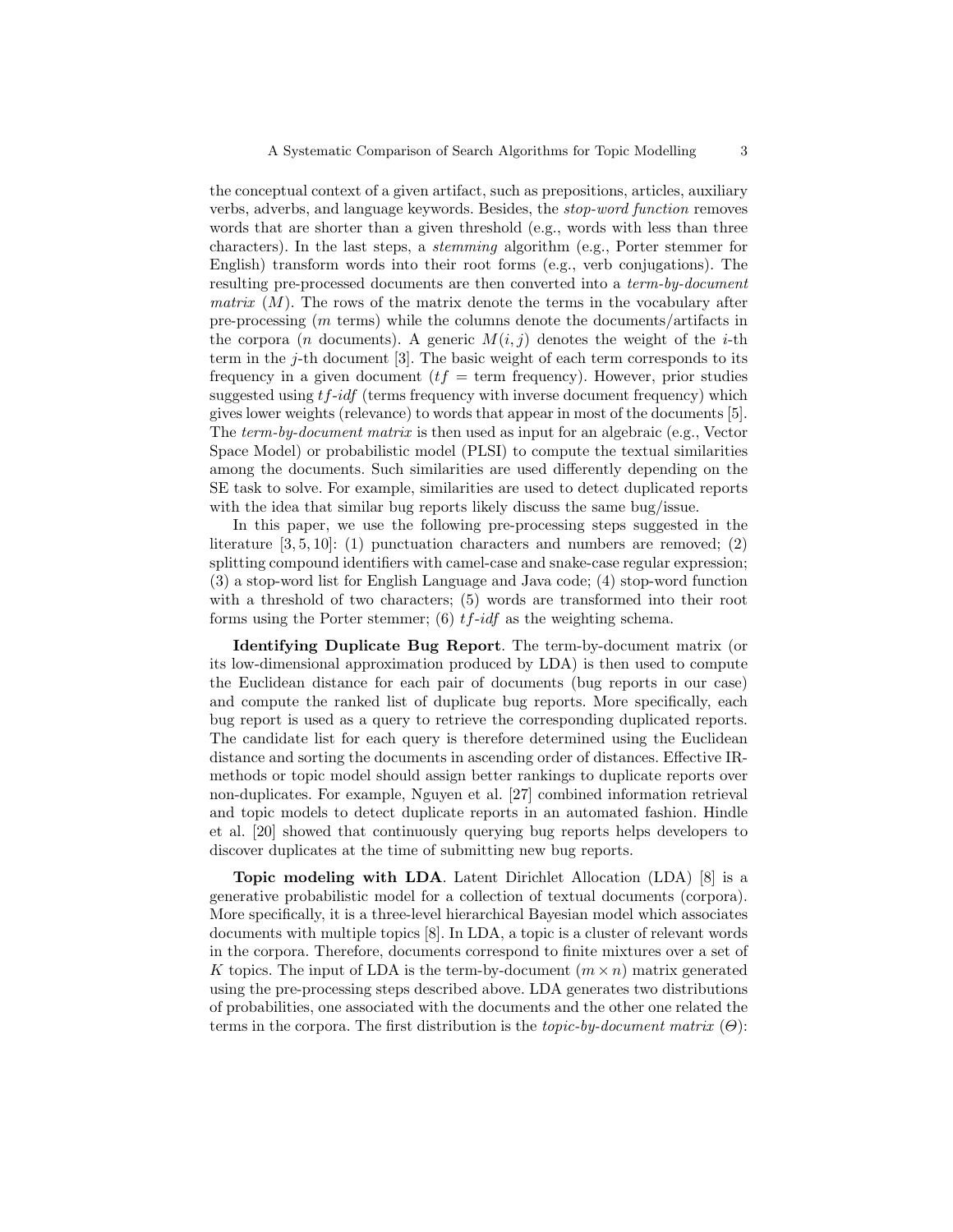a  $K \times n$  matrix, where K is the number of topics, n is the number of documents, and the generic entry  $\Theta(i, j)$  denotes the probability of the  $j<sup>th</sup>$  document to be relevant to the  $i^{th}$  topic. The second distribution is the *word-by-topic matrix*  $(\Phi)$ : an  $m \times K$  matrix, where m is the number of words in the corpora, K is the number of topics, and the generic entry  $\Phi(i, j)$  denotes the probability of the  $i^{th}$ word to belong to the  $j^{th}$  topic.

LDA can also be viewed as a dimensional reduction techniquesif the number of topics  $K$  is lower than the number of words  $m$  in the corpora. Indeed, the term-by-document matrix is decomposed using LDA as follows:

$$
\underset{m \times n}{M} \approx \underset{m \times K}{\Phi} \times \underset{K \times n}{\Theta} \tag{1}
$$

where K is typically smaller than m. Using  $\Theta$ , documents can be clustered based on the topics they share based on the corresponding topic probabilities. Documents associated with different topics belong to different topic clusters. Vice versa, documents sharing the same topics belong to the same cluster.

There exist multiple mathematical methods to infer LDA for a given corpora. VEM is the applies a deterministic variational EM method using expectation maximization [25]. The fast collapsed Gibbs sampling generative model is an iterative process that applied a Markov Chain Monte Carlo algorithm [37]. In this paper, we focus on Gibbs-sampling as prior studies showed that it much faster [31], and it can achieve more stable results [17] and better convergence towards the global optimum than VEM [1] in SE documents.

There are four hyper-parameters to set when using the Gibbs sampling generative model for LDA [28, 7]:

- the number of topics  $K$  to generate from the corpora;
- $\alpha$  influences the distribution of the topics per document. Smaller  $\alpha$  values lead to fewer topics per documents.
- β influences the term distribution in each topic. Smaller β values lead to topics with fewer words.
- the number of Gibbs iterations  $N$ ; this parameter is specific to the Gibbs sampling generative model.

Stability of the generated topics. LDA is a probabilistic model and, as such, it can produce slightly different models (topics and mixtures) when executed multiple times for the same corpora. Furthermore, different document orderings may lead to different topic distributions [1] (ordering effect). Previous studies (e.g., [21, 1]) suggested different strategies to increase LDA stability, including using random seeds and applying multiple Gibb restarts.

The Gibbs sampling generative method is a stochastic method that performs random samples of the corpora. As any random sampler, the Gibbs method generates random sampling using a random number generator and a starting seed. An easy way to achieve the same topics and mixtures consists in using the same initial seed when running LDA with the same hyper-parameters and for the same corpora. Another well-known strategy to improve the stability of LDA is restarting the Gibbs sampling to avoid converging toward local optima. For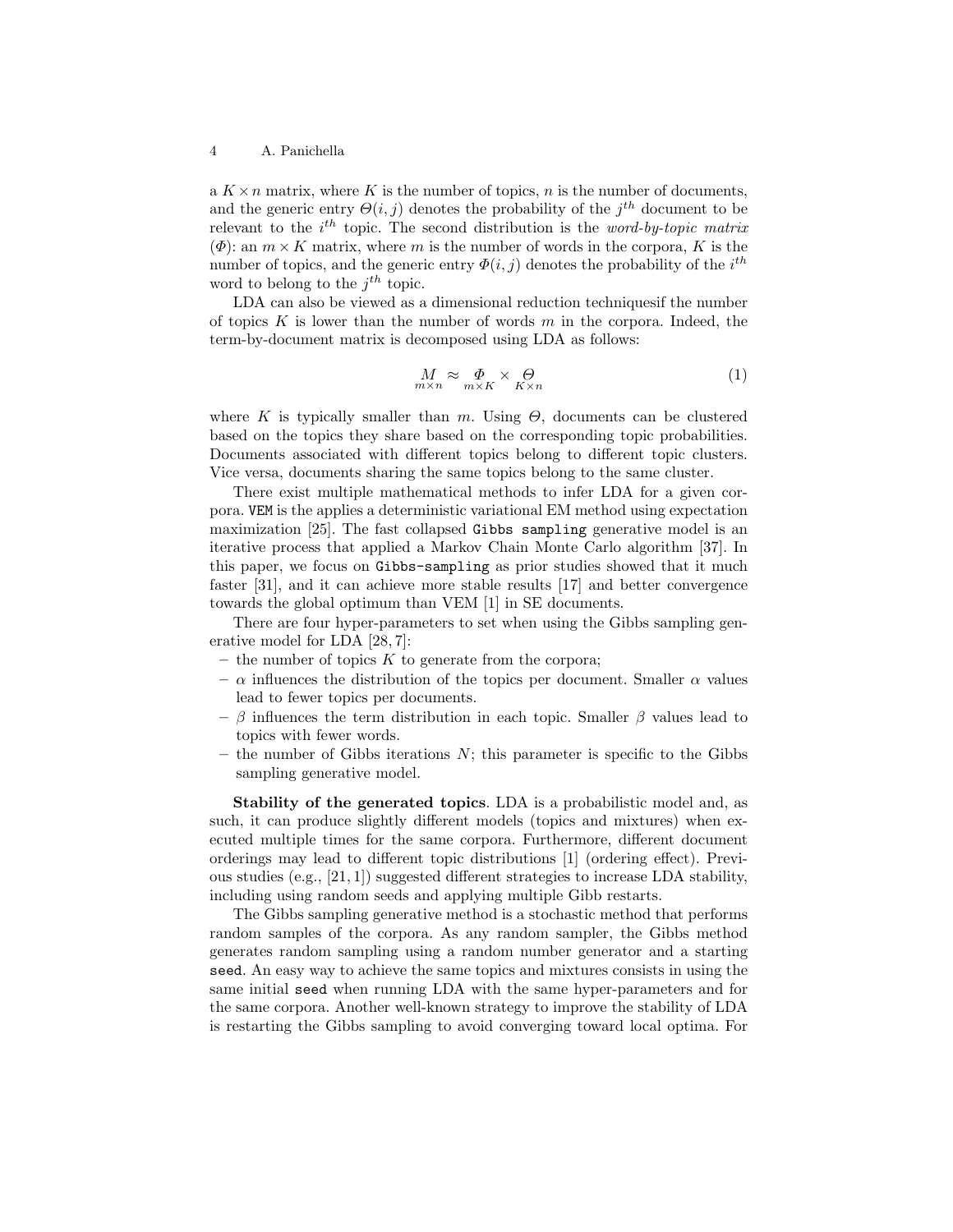example, Hughes et al. [21] proposed a sparsity-promoting restart and observed dramatic gains due to the restarting. Binkley et al. [6] ran run the Gibbs sampler multiple times suggesting that it reduces the probability of getting stuck in local optima. Recently, Mantyla et al. [24] performed multiple LDA runs and combined the results of different runs through clustering.

In this paper, we use both fixed seeds for the sampling and the restarting strategy. More details are provided in Section 3.1.

Automated tuning for LDA. A general problem when using LDA is deciding the hyper-parameters values to adopt when applying it to a specific dataset. Researchers from different communities agree that there is no universal setting that works well for any dataset (e.g., [6, 28, 21]). Different heuristics have been proposed by researchers to find (near) optimal hyper-parameters for a given task [17, 35, 16, 28, 1]. Most of the early approaches focused on the number of topics K to set while using fixed values for  $\alpha$ ,  $\beta$  and N [17, 16, 35].

Panichella et al. [28] used an internal metric for cluster quality analysis to estimate the fitness of LDA configurations based on the idea that LDA can also be seen as a clustering algorithm. More specifically, they used the silhouette coefficient as the fitness function to guide genetic algorithms, which were used to find LDA hyper-parameters that increased the coefficient values. The *silhouette* coefficient is defined as [28]:

$$
s(C) = \frac{1}{n} \sum_{i=1}^{n} s(d_i) \quad \text{with} \quad s(d_i) = \frac{b(d_i) - a(d_i)}{\max(a(d_i), b(d_i))}
$$
(2)

In the equation above,  $s(d_i)$  denotes the silhouette coefficient for the document  $d_i$  in the corpora;  $a(d_i)$  measures the maximum distance of the document  $d_i$  to the other documents in the same cluster (cluster cohesion);  $b(d_i)$  measures the minimum distance between of the document  $d_i$  to another document in a different cluster (cluster separation);  $s(C)$  measure the overall silhouette coefficient as the arithmetic mean of the coefficients  $s(d_i)$  for all documents in the corpora.  $s(C)$  takes values in  $[-1, +1]$ ; larger values indicate better clusters because (on average) the separation is larger than the cohesion of the clusters. While the silhouette coefficient is an internal cluster quality metric, Panichella et al. [28] showed that hyper-parameters that increased the silhouette coefficient also lead to better external performances, such as the accuracy in traceability recovery. Besides, the LDA configurations found with GAs achieve performance that is pretty close to the global optimum. The silhouette coefficient and GA were also used in a later study [29] to configure the whole IR process (including the pre-processing) automatically.

Recently, Agrawal et al. [1] further investigated the challenges of configuring LDA with search algorithms. They showed than Differential Evolution (DE) can generate optimal hyper-parameter values which lead to more stable LDA models (topic and mixtures). Besides, Agrawal et al. also used a different fitness function. An empirical comparison between GA and DE showed that the latter needs fewer generations and produces more stable LDA models than the former. However, in [1] GA and LDA were configured with different termination criteria: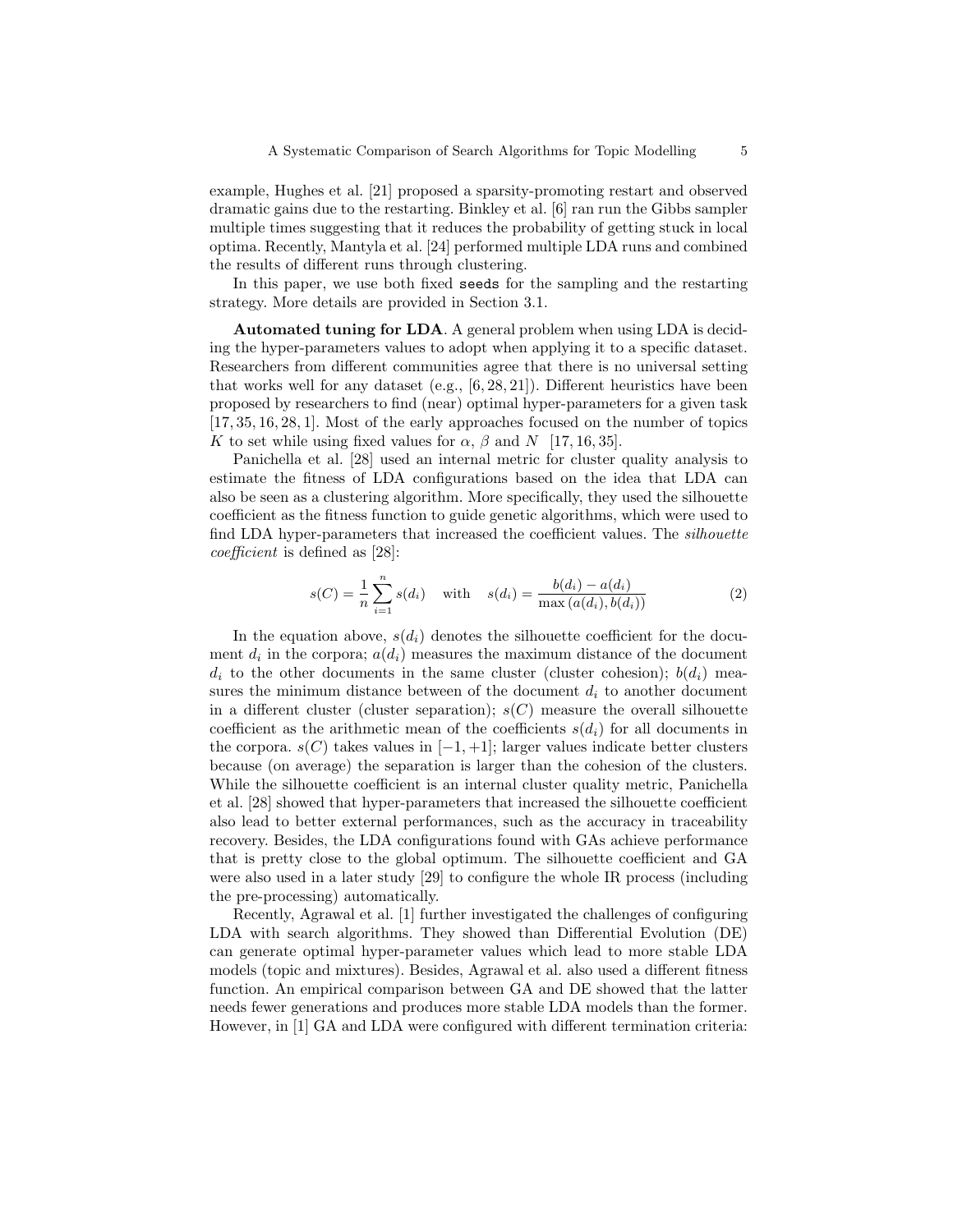a few dozens of fitness evaluations for DE and thousands of fitness evaluations for GA. Besides, Agrawal et al. [1] did not use standard strategies (e.g., restarting strategies) to produce stable results for both GA and DE. Based on the results in [1], Mantyla et al. [24] used DE in combination with multiple LDA runs to achieve even more stable topics.

While prior studies argued about the superiority of DE over other metaheuristics for topic modeling, more research is needed to assess how different meta-heuristics perform when using the same number of fitness evaluations (e.g., the same termination criteria) and using random restarting to achieve stable results. This paper sheds lights on this open question and compares the performance of five different meta-heuristics (not only DE and GA) when configuring LDA for duplicate bug report identification. For the sake of our analysis, we use the silhouette coefficient as the fitness function for all meta-heuristics.

## 3 Empirical Study

The following research questions steer our study:

- $-$  **RQ1**: Do different meta-heuristics find equally good LDA configurations? Different meta-heuristics may produce different LDA configurations. Our first research question aims to investigate whether configurations produced by alternative meta-heuristics achieves or not the same accuracy.
- $-$  **RQ2**: Does the running time differ across the experimented meta-heuristics? Priori study [1] advocated the usage of Differential Evolution (DE) over other meta-heuristics because it requires less running time. With our second research question, we aim to compare the running time of different metaheuristics when configured with the same number of fitness evaluations.

Benchmark. The benchmark of our study consists of seven datasets from the Bench4BL dataset [22] and publicly available in  $\text{GitHub}^1$ . The benchmark has been used by Lee at al. to perform a comprehensive reproduction study of stateof-the-art IR-based bug localization techniques. For our study, we selected seven Java project from Bench4BL: four projects from the apache commons library<sup>2</sup>, two projects from Spring<sup>3</sup>, and one project from JBoss<sup>4</sup>. The characteristics of the selected projects are reported in Table 1. We chose these seven projects because they have been widely used in the SBSE literature (e.g., [9]) and are well-managed together with issue tracking systems.

For each project, the Bench4BL contains (i) issues (from their issue tracking systems) that are explicitly labeled as bug by the original developers, and (ii) the corresponding patches/fixes [22]. Each bug report/issue contains (i) the summary (or title), (ii) the description, and (iii) the reporter. Besides, Bench4BL also provides the list of duplicated bug reports for each system in the dataset. The

<sup>1</sup> https://github.com/exatoa/Bench4BL

<sup>2</sup> http://www.apache.org/

<sup>3</sup> https://spring.io/

<sup>4</sup> http://www.jboss.org/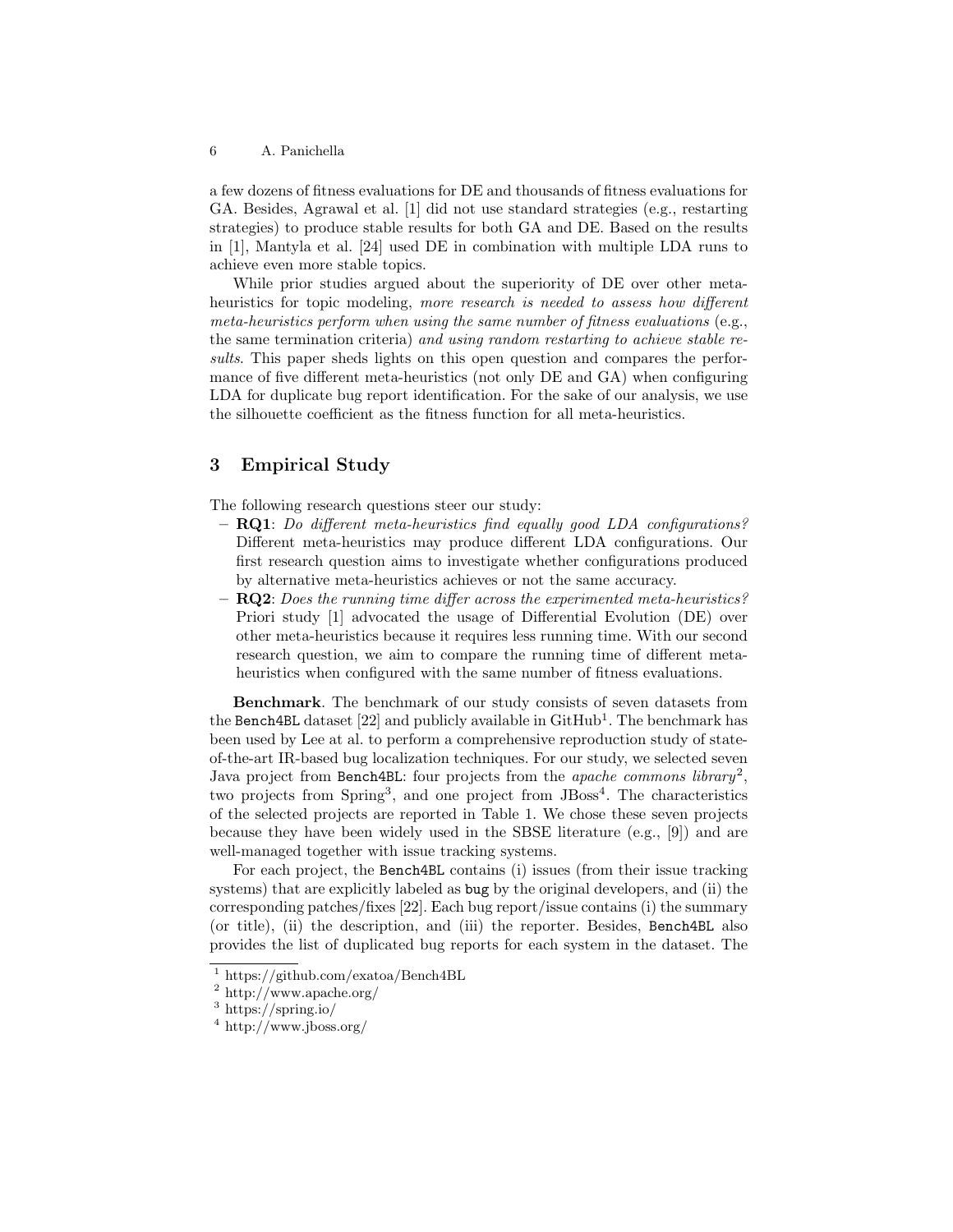System  $#Files \# Bug \text{ Reports } \#Duplicates$ Apache commmons collections 525 92 16 (17%) Apache commons io  $227$  91 7 (8%)<br>Apache commons lang 305 217 23 (11%) Apache commons lang 305 217 23 (11%) Apache commons math Spring Datacmns 604 158 15 (9%)  ${\hbox{\rm Spring\;SPR}}$ 

JBoss WFly 8,990 984 27 (3%)

Table 1. Characteristics of the projects in our study

Meta-heuristic Selection. We selected the following meta-heuristics:

(1) Genetic Algorithms (GAs) have been used in a prior study to configure LDA [28] and the whole IR process [29]. GA is population-based metaheuristic that evolves a pool of randomly-generated solutions (LDA configurations) through sub-sequent generations. In each generation, solutions are selected based on their fitness values (silhouette coefficient) using the binary tournament selection. Fittest solutions (parents) are combined using binary-simulated crossover and gaussian mutation to form new solutions (offspring). Then, the population for the new generation is formed by selecting the best solutions among parents and offspring (elitism).

(2) Differential Evolution (DE) is an evolutionary algorithm used by Agrawal et al. [1]. DE is also a population-based meta-heuristic with  $\mu$  randomly generated solutions. The key difference in DE is that new solutions are generated in each generation by using differential operators rather than genetic operators. A new solution (LDA configuration) is generated by (1) randomly selecting three solutions  $a, b$ , and  $c$  from the population; (2) a new solution is generated with the formula:  $y_i = a_i + f \times (b_i - c_i)$ , where f is the differential weight  $\in [0, 2]$ ;  $a_i$ ,  $b_i$  and  $c_i$  denote the i-th elements of the three selected solutions (i.e., the i-th LDA hyper-parameters). The differential operator is applied with a probability  $p_c \in [0;1]$  (crossover probability).

(3) Particle Swarm Optimization (PSO) is a population-based meta-heuristic proposed by Eberhart and Kennedy [13]. Similarly to DE and GA, PSO iteratively updates the pool of initial particles (solutions) with initial positions  $(x)$ , inertia  $(w)$ , and velocity  $(v)$ . However, unlike GA and DE that uses crossover (and mutation with GA), PSO updates the solutions toward the best solution in the pool by updating their positions and velocity.

(4) Simulated Annealing (SA) is a meta-heuristic that involves only one solution at a time [36]. One randomly-generated solution  $x$  (LDA configuration) is updated through random mutation (neighborhood). If the mutated solution  $x'$ improves the fitness function (i.e.,  $fit(x') < fit(x)$ ) then SA selects x' as new current solution. If the fitness function decreases with  $x'$ , the current solution x is still replaced with a probability  $\exp^{-\Delta D/T}$ , where  $\Delta D$  is the difference between the cost function for  $x'$  and  $x$  while  $T$  is the temperature. The probability of accepting worst solutions decreases exponentially with  $\Delta D$ : the higher the difference between the two solutions, the lower the probability of accepting the

percentage of duplicated bug reports ranges between 3% for apache commons math and 56% for Spring SPR.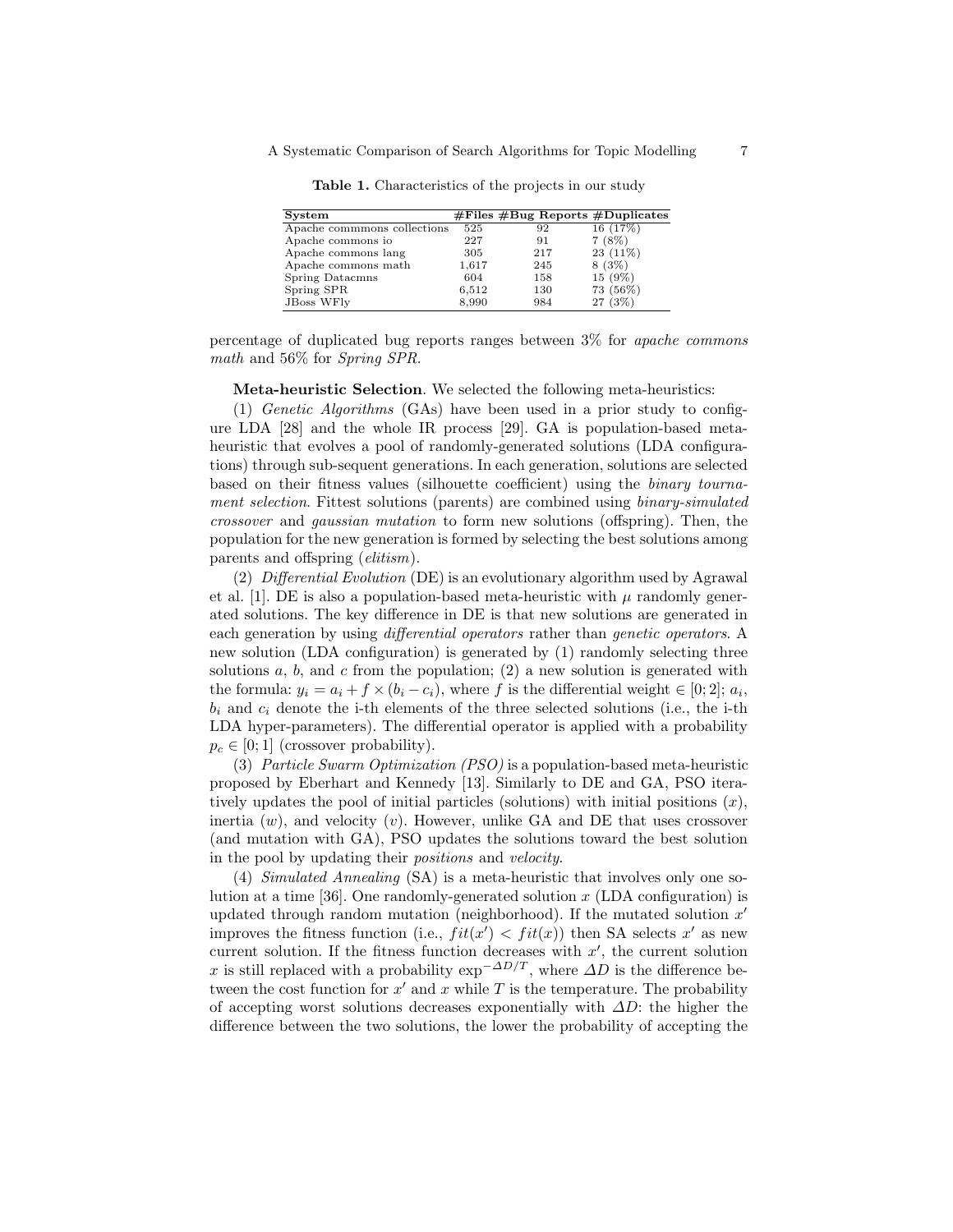worst one. Usually, the parameter  $T$  decreases in each iteration to strengthen the exploitation ability of SA.

(5) Random Search (Ran) is the simplest search algorithm to implement. It tries K random samples and selects as the final solution (LDA configuration) the one with the best fitness value across all generated trials. Despite its simplicity, random search can outperform more sophisticated meta-heuristics for specific problems [4] and it is often used as a baseline in SSBSE.

Parameter settings. For the search, we opt for the standard parameter setting and search operators suggested in the literature [28, 1]. In particular, for GA we use the following parameter values: population size of 10 LDA configurations; crossover probability  $p_c=0.9$ ; mutation probability  $p_m=0.25$  (i.e.,  $1/n$ , where  $n$  is the number of hyper-parameters for LDA). For DE, we use the following setting: population size  $\mu=10$ ; differential weight factor  $f=0.7$ ; crossover probability  $p_c$ =0.9. SA was configured as follows: neighbors are generated using the Gaussian mutation; the number of steps per temperature  $ns=10$ ; the number of temperatures  $nt=5$ . For PSO, we apply the following setting: population size  $\mu=10$ ; inertia weight  $w_i=0.9$ ; search weights  $c_1=c_2=1$ . The only parameter to set for random search is the number of random solutions to generate.

Termination criteria. To allow a fair comparison, we set all algorithms with the same *stopping criterion*: the search terminates when the maximum number of fitness evaluations (FEs) is reached. Previous studies in search-based topic modeling suggested different values for FEs: Panichella et al. [28] used GA with 100 individuals and 100 generations, corresponding to 10K FEs; Agrawal et al. [1] used DE with 10 individuals and 3 generations, corresponding to 30 FEs. Agrawal et al. [1] argued that fewer FEs are sufficient to achieve good and stable LDA configurations. In addition, too many FEs dramatically impact the overall running time since each LDA execution (individual) is very expensive for large corpora. Based on the motivation by Agrawal et al. [1], we use FEs=50 since it provides a good compromise between performances  $(TOP_k$  metrics) and running time in our preliminary experiments. However, we use the same FEs for all meta-heuristics while prior studies [1] used fewer FEs only for DE.

Implementation. For LDA, we use its implementation available in the package topicmodels in R [18]. We chose this implementation over other implementations (e.g.,  $\texttt{Mallet}^5$  in Java) because it provides an interface to the original LDA implementation in C code by Blei et al. [8]. Furthermore, Binkley et al. [6] showed that the R implementation is less sensitive to local optima compared to Mallet. The R implementation was also used in a prior study concerning LDA configurations for SE tasks [28] and support strategies (e.g., random restarts) to achieve stable LDA models. For the meta-heuristics, we also used their implementation available in R: (1) real-coded genetic algorithms from the package GA [33]; (2) differential evolution from the package DEoptim [26]; (3) random search from the package randomsearch [32]; (4) Simulated-Annealing [38], and Particle Swarm Optimization from the package NMOF [23].

<sup>5</sup> http://mallet.cs.umass.edu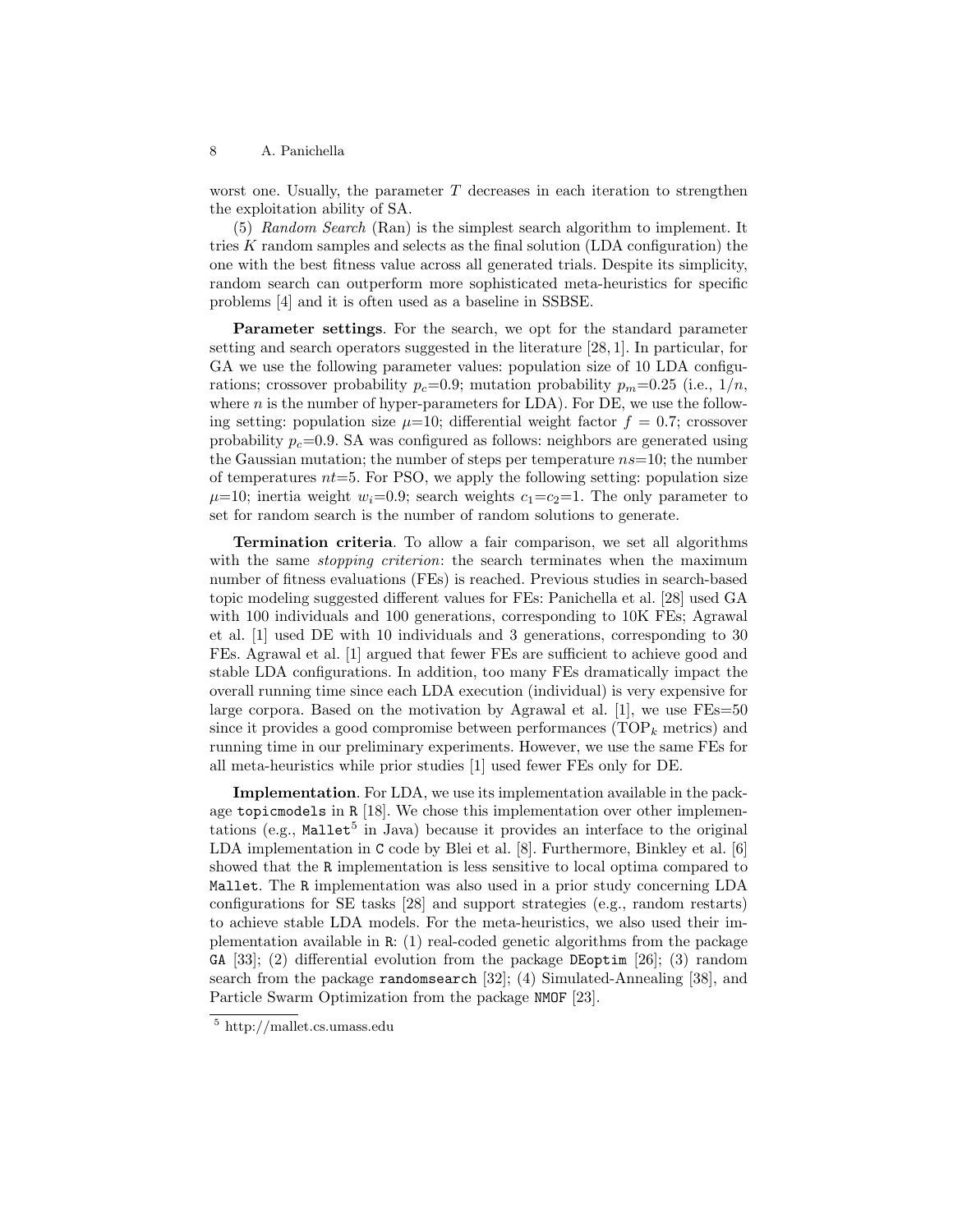The R scripts and datasets used in our experiment are publicly available at the following link: https://apanichella.github.io/tools/ssbse-lda/.

#### 3.1 Experimental methodology

For each project, we run each meta-heuristic 30 times. In each run, we collected the running time needed to reach the stop condition (see the parameter setting) and the performance metric  $\text{TOP}_k$ . At the end of each run, we use the LDA configuration produced by the meta-heuristic under analysis, and we generated the corresponding LDA model, and the *topic-by-document matrix*  $(\Theta)$  in particular.

To answer RQ1, we use the  $TOP_k$  metric, which measures the performance of an IR-method by checking whether a duplicate bug report to a given query is retrieved within the top  $k$  candidate reports in the ranked list. For example,  $\text{TOP}_5$  is equal to one if the first duplicate report for a given query q is retrieved within the first top  $k = 5$  positions in the ranked list. The overall TOP<sub>k</sub> metric for a given project is the average of the  $TOP_k$  scores achieved for all target reports in the project. More formally, let  $|Q|$  be the number of queries (reports) in a given dataset, the  $TOP_k$  metric is defined as [20]:

$$
TOP_k(Q) = \frac{1}{|Q|} \sum_{q \in Q} in_k(i)
$$
\n(3)

where  $in_k(i)$  is equal to one if the first duplicated report for the query q is retrieved within the first  $k$  positions in the corresponding ranked list. The higher the  $\text{TOP}_k$ , the better the performance of LDA with a given configuration. In this paper, we consider four values of  $k$ , i.e.,  $\text{TOP}_5$ ,  $\text{TOP}_{10}$ ,  $\text{TOP}_{15}$ , and  $\text{TOP}_{20}$ .

To answer RQ2, we compare the running time required by the different metaheuristics to terminate the search process in each independent run. For our analysis, we compare the arithmetic mean for the running time across the 30 independent runs and the corresponding standard deviation.

To assess the statistical significance, we use the Friedman test to compare the performance  $(TOP_k$  and running time) of the assessed meta-heuristics over six projects and five different metrics (four  $\text{TOP}_k$  and the running time). Each meta-heuristic produced 4 (TOP<sub>k</sub> metrics)  $\times$  6 (projects)  $\times$  30 (runs) = 720 data points. For statistical analysis, we consider the average (arithmetic mean) of the  $\text{TOP}_k$  metrics across the 30 runs, resulting in 24 average scores per metaheuristic. The five distributions (one for each meta-heuristic) are then compared using the Friedman test [15], which is used to assess whether the performance achieved by alternative meta-heuristics significantly differ from one another. Then, to better understand which meta-heuristics performs better, we use the Wilcoxon rank sum test to compare pairs of meta-heuristics. To draw our conclusions, we use the significance level 0.05 for both the Friedman and Wilcoxon tests. Given the large number of pair comparisons with the Wilcoxon tests, we report the number of times (i.e., pair of software projects and  $\text{TOP}_k$  metrics) a meta-heuristic A performs significantly better than another meta-heuristic B.

Strategies to achieve stable topic modeling. In this paper, we address the stability problem using two standard strategies: seeding and random restart.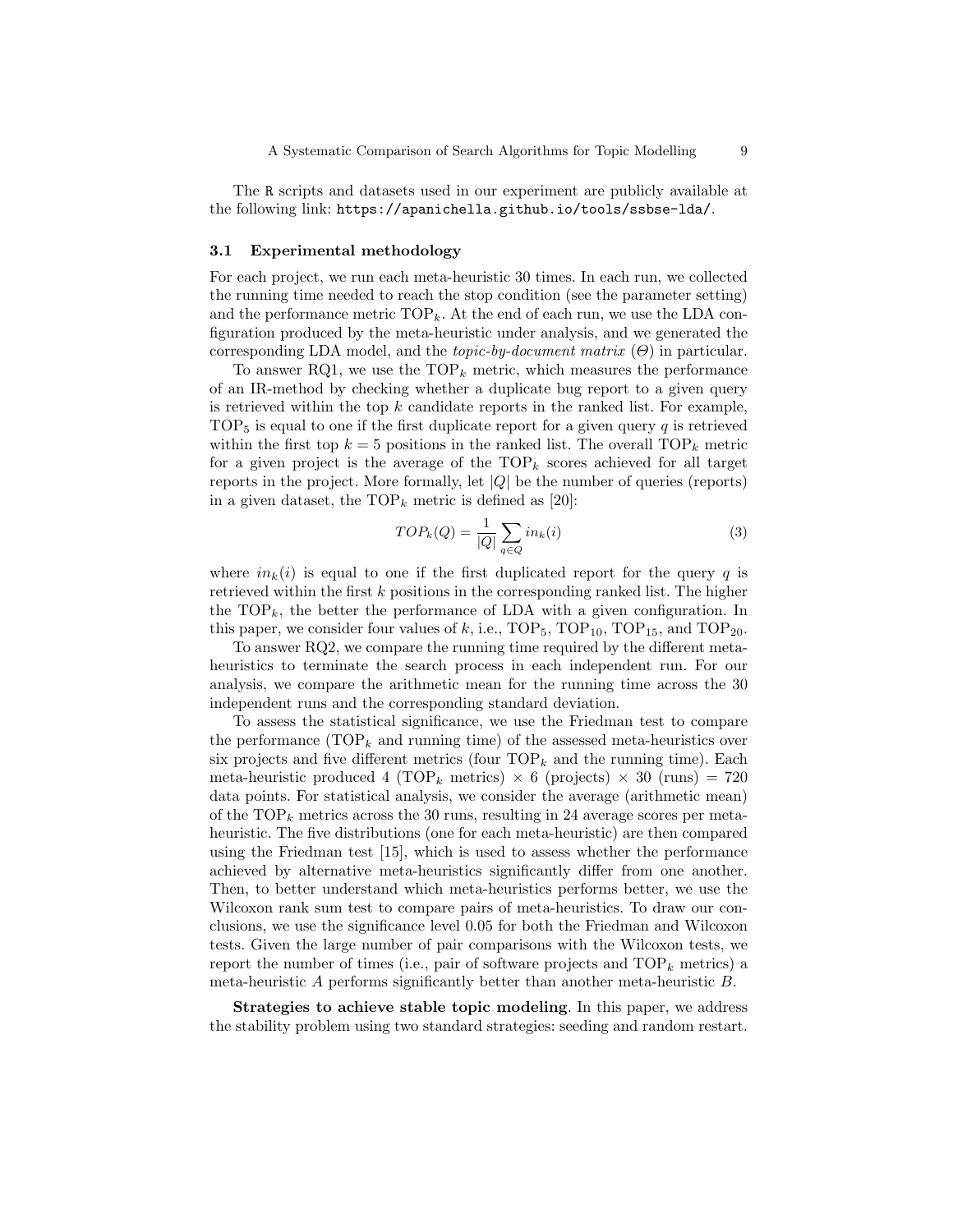When evaluating each LDA configuration (individual), we store both the silhouette coefficient (fitness function) and the random seed used to generate the LDA model. Therefore, when the search terminates, LDA is re-run using the best solution (configuration) found across the generation/iterations and using the corresponding random seed previously stored. This allows obtaining the same results (silhouette score, topics, and mixtures) even when LDA is re-run multiple times with the same hyper-parameters. Besides, we also used random restarting to improve the stability of the results and reducing the likelihood of reach a local optimum when using the Gibb-sampling method. In particular, the Gibb sampling procedure is restarted  $n = 5$  times (independent runs), and the generated topics and mixtures are obtained by averaging the results achieved across the independent results.

## 4 Empirical Results

Table 2 shows the average (mean) and the standard deviation performance scores  $(TOP_5, TOP_{10}, TOP_{15}, and TOP_{20})$  achieved by the different algorithms in the comparison over 30 independent runs. First, we can notice that there is no "master" (dominant) meta-heuristic that outperforms the others for all software projects. DE, GA, and SA produce the best (largest)  $\text{TOP}_k$  scores for different projects and with different k values. DE achieves the highest  $\text{TOP}_5$  only for two out of seven projects and in only one project for  $TOP_10$ . However, in all three cases, DE and GA achieve the same performance score. For all the other projects and metrics, it does not outperform nor compete with other meta-heuristics. Therefore, our results indicate that DE is not superior to other meta-heuristics as argued in prior studies.

GA achieves the best scores in 17 cases (six projects with different  $\text{TOP}_k$ ) metrics). For the projects io, math, and wfly, GA outperforms all other metaheuristics according to all  $TOP_k$  scores. The differences with the second highest scores range between  $2\%$  (math with TOP<sub>5</sub>) and  $21\%$  (wfly with TOP<sub>5</sub>). It is worth noting that these three projects present the lowest percentages of duplicated bug reports ( $\langle \langle =8\% \rangle$ ) compared to the other projects (see Table 1). These results suggest that GA is likely more effective on projects with very few duplicate bug reports. For the projects datacmns, lang, and spr, GA achieves the best TOP<sub>k</sub> scores only for  $k = 5$  (for both projects) and  $k = 10$  (for spr). For larger k values, SA produces the best  $\text{TOP}_k$  scores among the five meta-heuristics.

In general, SA achieves the best  $TOP_k$  scores in 12 cases (four projects with different  $\text{TOP}_k$  metrics). Independently from the  $\text{TOP}_k$  metric, SA is the best meta-heuristic for collections, which is the smallest projects (<100 bug reports) in our benchmark. The differences with the second best meta-heuristic vary between 4% and 5%. For other three projects, namely datacmns, lang, and spr, SA achieves the best results only for larger values of  $k$ .

Random search never produces the best  $\text{TOP}_k$  scores. However, it does produce better average  $\text{TOP}_k$  scores than DE and GA for collections and lang. Finally, PSO produces the lowest  $\text{TOP}_k$  scores than all other meta-heuristics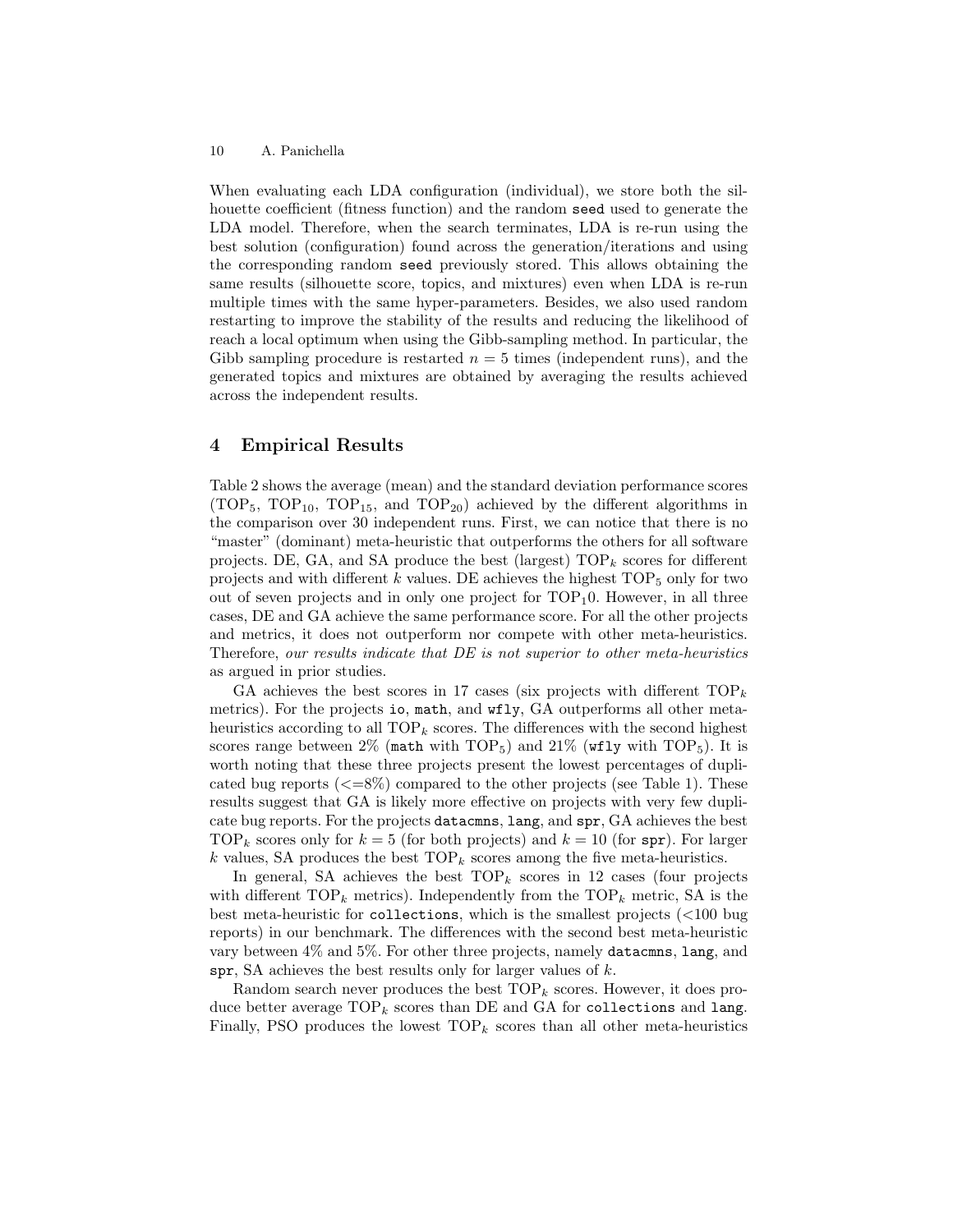| System              | Metric                                | DE            |      | GА                                                |      | Ran           |      | SA                                        |      | <b>PSO</b>                  |      |
|---------------------|---------------------------------------|---------------|------|---------------------------------------------------|------|---------------|------|-------------------------------------------|------|-----------------------------|------|
|                     |                                       |               |      | Mean S.d. Mean S.d. Mean S.d. Mean S.d. Mean S.d. |      |               |      |                                           |      |                             |      |
| Collections $TOP_5$ |                                       | $0.87$ 0.09   |      | $0.90 \quad 0.08$                                 |      |               |      | $0.90$ $0.07$ $0.95$ $0.05$ $0.80$ $0.07$ |      |                             |      |
|                     | $TOP_{10}$                            | $0.88$ $0.10$ |      | 0.90                                              | 0.07 | 0.91          |      | $0.08$ 0.95 0.05                          |      | 0.84 0.07                   |      |
|                     | $\text{TOP}_{15}$                     | 0.89          | 0.10 | 0.90                                              | 0.07 | 0.91          |      | $0.08$ 0.96 0.04                          |      | 0.84 0.07                   |      |
|                     | $TOP_{20}$                            | 0.90          | 0.08 | $0.90 \ 0.07$                                     |      | 0.91          |      | $0.08$ 0.96 0.04                          |      | 0.85                        | 0.07 |
| Datacmns            | $\text{TOP}_5$                        | 0.44          | 0.10 | $0.47$ 0.10                                       |      | 0.41          | 0.12 | 0.37                                      | 0.05 | 0.28                        | 0.09 |
|                     | $TOP_{10}$                            |               |      | $0.52 \quad 0.12$   0.54 $\quad 0.11$             |      | 0.51          | 0.12 | $0.52 \ 0.07$                             |      | 0.39                        | 0.13 |
|                     | $\text{TOP}_{15}$                     | $0.54$ $0.13$ |      | $0.57$ $0.11$                                     |      | 0.53          | 0.15 | $0.61$ 0.13                               |      | $0.42$ $0.14$               |      |
|                     | $TOP_{20}$                            | 0.56          | 0.13 | $0.58$ 0.11                                       |      | 0.55          | 0.14 | $0.63$ 0.15                               |      | 0.46                        | 0.13 |
| IO                  | TOP <sub>5</sub>                      | 0.51          | 0.12 | $0.54$ 0.11                                       |      | 0.45          | 0.16 | 0.41                                      | 0.17 | 0.22                        | 0.05 |
|                     | $TOP_{10}$                            | 0.55          |      | $0.12$   0.61 $0.12$                              |      | 0.50          | 0.18 | $0.54$ $0.27$                             |      | $0.36$ $0.07$               |      |
|                     | $TOP_{15}$                            | 0.56          | 0.11 | $0.64$ 0.10                                       |      | $0.54$ $0.15$ |      | $0.55$ $0.28$                             |      | 0.44 0.07                   |      |
|                     | $TOP_{20}$                            | 0.61          |      | $0.12$ 0.68 0.10                                  |      | 0.61          | 0.15 | 0.56                                      | 0.26 | 0.52                        | 0.05 |
| Lang                | TOP <sub>5</sub>                      | $0.58$ 0.11   |      | $0.58$ 0.05                                       |      | 0.57          | 0.05 | 0.50                                      | 0.05 | 0.38                        | 0.13 |
|                     | $TOP_{10}$                            | $0.62$ 0.12   |      | $0.62 \ 0.06$                                     |      | 0.64 0.05     |      | $0.68$ 0.07 0.45                          |      |                             | 0.09 |
|                     | $TOP_{15}$                            | 0.65          | 0.11 | $0.64$ 0.06                                       |      | 0.67          | 0.05 | $0.69$ 0.05                               |      | 0.48                        | 0.09 |
|                     | $TOP_{20}$                            | 0.67          | 0.12 | $0.65$ 0.06                                       |      | 0.69          |      | $0.04$ 0.71 0.05                          |      | 0.49                        | 0.10 |
| Math                | $\text{TOP}_5$                        | 0.45          | 0.09 | $0.47$ 0.12                                       |      | 0.45          | 0.14 | 0.43                                      | 0.04 | 0.38                        | 0.19 |
|                     | $TOP_{10}$                            | 0.51          |      | $0.11$ 0.57 0.12                                  |      | 0.50          | 0.16 | 0.48                                      |      | 0.10 0.41                   | 0.19 |
|                     | $TOP_{15}$                            | 0.51          |      | $0.10 $ 0.58 0.12                                 |      | 0.50          | 0.16 | 0.50                                      | 0.10 | $0.42\ 0.19$                |      |
|                     | $TOP_{20}$                            | 0.51          |      | $0.10 $ 0.58 0.12                                 |      | 0.51          | 0.15 | 0.50                                      | 0.11 | $0.44$ $0.18$               |      |
| Spr                 | TOP <sub>5</sub>                      | 0.62 0.04     |      | 0.62 0.06                                         |      | 0.58          | 0.06 | 0.53                                      | 0.08 | 0.53                        | 0.12 |
|                     | $\text{TOP}_{10}$ 0.65 0.04 0.65 0.05 |               |      |                                                   |      | 0.61          | 0.06 | $0.65$ 0.03                               |      | $0.57$ $0.11$               |      |
|                     | $TOP_{15}$                            | 0.67          | 0.05 | $0.67$ 0.05                                       |      | 0.63          | 0.07 | 0.72 0.09                                 |      | 0.61                        | 0.10 |
|                     | $TOP_{20}$                            | 0.69          | 0.04 | $0.69$ $0.04$                                     |      | 0.66          | 0.06 | $0.76$ 0.10                               |      | 0.63                        | 0.09 |
| WFly                | $TOP_5$                               | 0.31          | 0.08 | $0.53$ 0.10                                       |      | 0.30          | 0.09 | 0.44                                      | 0.10 | 0.13                        | 0.03 |
|                     | $\text{TOP}_{10}$                     | 0.33          |      | $0.08$ 0.53 0.09                                  |      | 0.31          | 0.10 |                                           |      | $0.48$ $0.09$ $0.15$ $0.03$ |      |
|                     | $\text{TOP}_{15}$                     | 0.33          |      | $0.09$ 0.53 0.09                                  |      | 0.32          | 0.10 | 0.50                                      | 0.10 | 0.16                        | 0.02 |
|                     | $\text{TOP}_{20}$                     | 0.33          |      | $0.09$ 0.53 0.09                                  |      |               |      | $0.32$ 0.10 0.51 0.09 0.16                |      |                             | 0.02 |

Table 2. Mean and standard deviation of the performance scores achieved by the evaluated meta-heuristics

and for all projects in our study. Therefore, it is not a suitable meta-heuristic for topic models, at least in the context of duplicate bug report identifications.

The differences among the different meta-heuristics are statistically significant according to the Friedman test, whose resulting p-value is  $3.79 \times 10^{-10}$ . To better understands which meta-heuristics performs statistically better (or worse) than others, Tables 4-7 report the number of projects in which each metaheuristic (rows in the tables) significantly outperforms another meta-heuristic (columns in the tables) according to the Wilcoxon test. Instead, Table 8 reports the ranking produces by the Friedman tests. According to the statistical results, GA is ranked first, followed by SA and DE, respectively. Instead, Random search and PSO are the bottom two meta-heuristics. While GA was ranked first, we can notice that it does not significantly outperform all other meta-heuristics for all projects. However, it significantly outperforms Random Search and PSO in most of the projects. It outperforms  $SA$  in most of the projects only for  $POS<sub>5</sub>$ while for  $k > 5$ , the two meta-heuristics are comparable. DE (that is ranked third) never outperforms GA according to the Wilcoxon test. Vice versa, GA significantly outperforms DE in three out of seven projects for  $POS_{k>5}$ .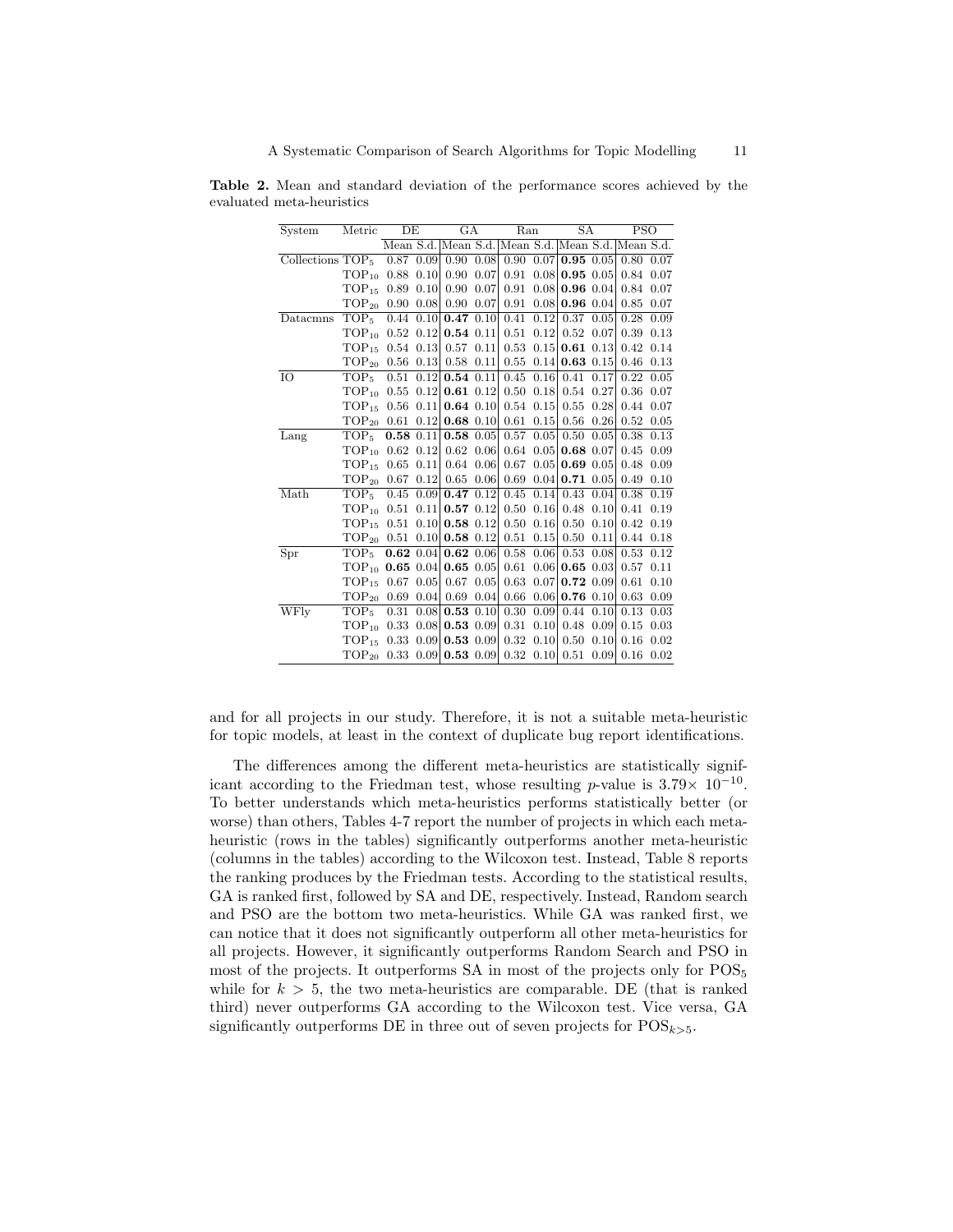Table 3. Number of projects in which one meta-heuristic (row) statistically outperforms another one meta-heuristic (column) according to the Wilcoxon test.

| Table 4. $TOP_5$ |   |   |   |          | Table 5. $TOP_{10}$ |            |   |   |                          |                          |                  | Table 6. $TOP_{15}$ |     |   |                          |   |                          |                  |
|------------------|---|---|---|----------|---------------------|------------|---|---|--------------------------|--------------------------|------------------|---------------------|-----|---|--------------------------|---|--------------------------|------------------|
| Vs.              |   |   |   |          | DE GA Ran SA PSO    | Vs.        |   |   |                          |                          | DE GA Ran SA PSO |                     | Vs. |   |                          |   |                          | DE GA Ran SA PSO |
| DE               |   |   |   |          |                     | DE         |   |   |                          |                          |                  |                     | DE  | - |                          |   |                          |                  |
| GA               |   | - |   | 5        |                     | GА         | 3 | ۰ |                          |                          |                  |                     | GА  | 3 | $\overline{\phantom{a}}$ |   |                          |                  |
| Ran              |   |   | - |          |                     | Ran        |   |   | $\overline{\phantom{a}}$ | $\left($                 | 6                |                     | Ran |   |                          | - |                          | 6                |
| SA               | 2 |   | 2 | ۰        |                     | SА         | 3 |   | 3                        | $\overline{\phantom{a}}$ |                  |                     | SА  | 3 | 9                        |   | $\overline{\phantom{a}}$ |                  |
| PS <sub>0</sub>  |   |   |   | $\theta$ |                     | <b>PSO</b> |   |   |                          | $\Omega$                 | ٠                |                     | PS0 |   |                          |   |                          |                  |
|                  |   |   |   |          |                     |            |   |   |                          |                          |                  |                     |     |   |                          |   |                          |                  |

Table  $7.$  TOP<sub>20</sub>

Table 8. Ranking produced by the Friedman Tests

| Vs.        |                          |   |   |   | DE GA Ran SA PSO |
|------------|--------------------------|---|---|---|------------------|
| DE         | $\overline{\phantom{a}}$ |   |   |   |                  |
| GА         |                          | - |   |   |                  |
| Ran        |                          |   | - |   |                  |
| SА         |                          |   |   | ۰ |                  |
| <b>PSC</b> |                          |   |   |   | -                |

Table 9. Mean and standard deviation of the running time required by the evaluated meta-heuristics to perform 50 fitness evaluations

| System          | DE |            |    | GА                  |           | Ran         |           | SА          | <b>PSO</b> |           |  |
|-----------------|----|------------|----|---------------------|-----------|-------------|-----------|-------------|------------|-----------|--|
|                 |    |            |    | Mean S.d. Mean S.d. | Mean S.d. |             | Mean S.d. |             | Mean S.d.  |           |  |
| Collections     |    | 14 2.34    | 11 | 2.05                | 7         | 5.15        | 6         | 0.60        |            | 14 1.25   |  |
| <b>Datacmns</b> |    | 91 14.53   |    | 72 14.19            |           | 46 32.66    |           | 72 36.82    |            | 85 15.36  |  |
| Io              |    | 15 2.69    |    | 11 1.91             | 9         | 6.07        |           | 9 1.90      |            | 15 0.98   |  |
| Math            |    | 118 16.40  |    | 96 24.97            |           | 66 47.61    |           | 138 85.66   |            | 129 20.24 |  |
| Lang            |    | 92 8.83    |    | 72 11.98            |           | 48 34.14    |           | 82 58.55    |            | 80 14.81  |  |
| Spr             |    | 64 12.02   |    | 58 8.00             |           | 37 26.35    |           | 85 66.07    |            | 71 10.28  |  |
| WFly            |    | 6554 62.36 |    | 5196 130.78         |           | 3653 262.42 |           | 5124 501.38 | 6433 94.56 |           |  |

There is no "master" (dominant) meta-heuristic when configuring topic models for duplicate bug report identification. GA and SA perform better than other meta-heuristics but not consistently across projects. Random search and PSO are the least effective meta-heuristics.

Table 9 reports the mean (and the standard deviation) running time required by the evaluated meta-heuristics to reach the same stopping criterion (50 FEs) across 30 independent runs. As expected, random search is the fastest among all meta-heuristics since it does not involve any solution selection and update (e.g., mutation). For what regards the other meta-heuristics, we can notice that their running does not differ substantially. On average, the difference between each pair of meta-heuristics is lower than 10%, and this small difference is mostly due to the computational complexity of the different individual operators. For example, GA is faster than SA in three projects but slower in three other projects. DE and PSO are instead slightly slower than DE and SA, although the differences are small and in some cases almost negligible (e.g., few additional seconds for the project collections). These results contradict what reported by Agrawal et al. [1], who used fewer fitness evaluations with DE and many more with GA. In this study, we use the same number of fitness evaluations for all meta-heuristics to allow a fair comparison. When using the same stopping criterion, DE is slightly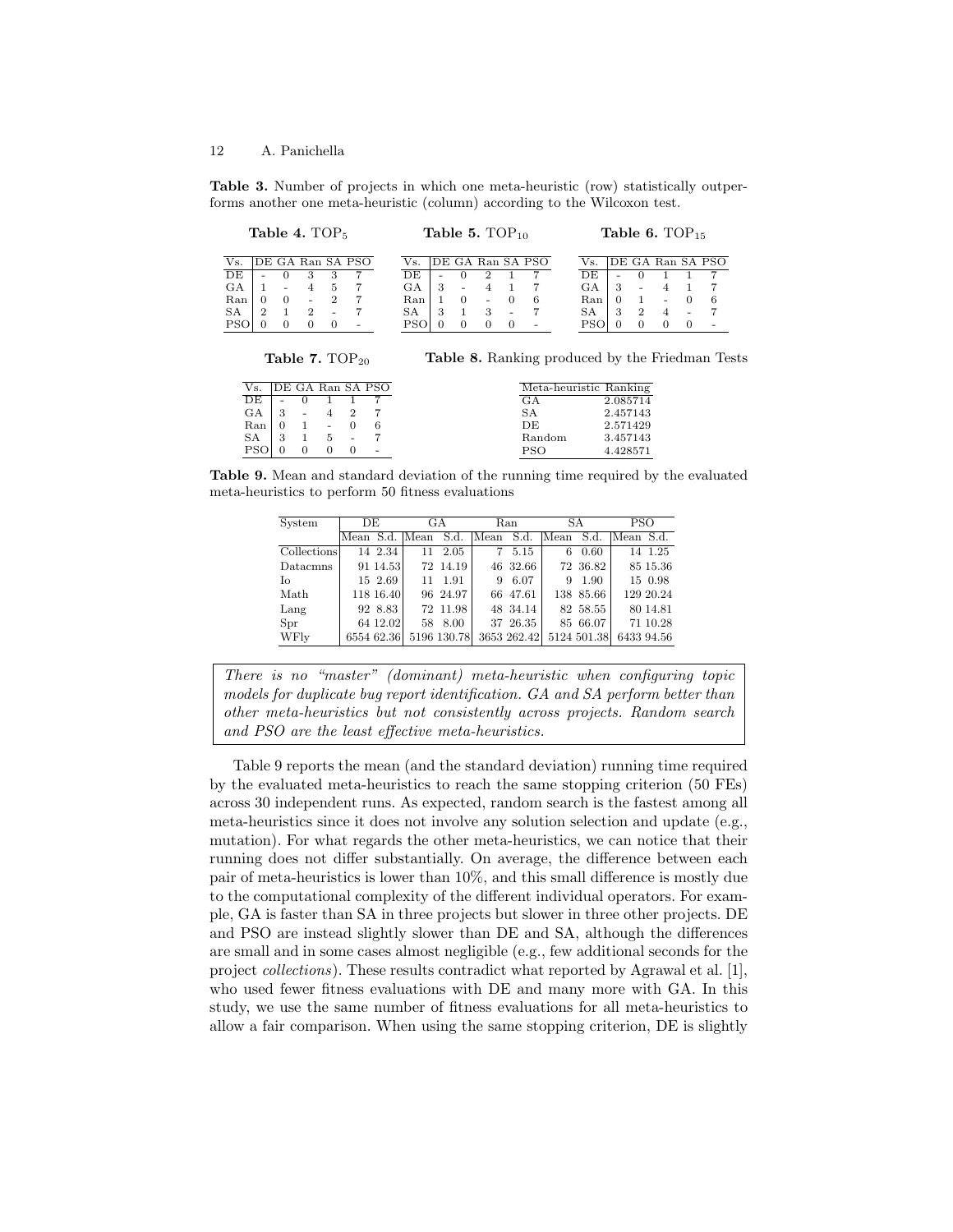slower than GA. This confirms previous results in evolutionary computation (e.g., [19]) that showed how the extra overhead in DE is due to the computation complexity of differential operators. Indeed, a single generation of DE is on average four times more expensive than one single generation with GA [19].

The running time strongly depends on the number of fitness evaluation performed during the search (time to infer LDA). Instead, the internal complexity of the meta-heuristics is small or negligible.

Threats to validity. Construct validity. All meta-heuristics are implemented in R and were executed with the same stopping criterion. Furthermore, we use seeding and random restarts for all meta-heuristics to alleviate the instability of the LDA results. Internal validity. We drew our conclusions by executing 30 independent runs to address the random natures of the evaluated meta-heuristics. Besides, we use the Wilcoxon and the Friedman tests to assess the statistical significance of the results. We use  $\text{TOP}_k$  as the performance metric because it is a standard performance metric in duplicate bug report identification. External validity. In our study, we consider seven open source projects from the Bench4BL dataset [22]. Assessing the different meta-heuristics and selecting more projects is part of our future plan.

## 5 Conclusion and Future Work

In this paper, we empirically compare different meta-heuristics when applied to tune LDA parameters in an automated fashion. We focus on topic-model based identification of bug report duplicates, which is a typical SE task and addressed in prior studies with topic model and IR methods (e.g., [27, 20]). Experimental results on seven Java projects and their corresponding bug reports show that multiple meta-heuristics are comparable across different projects, although random search and PSO are least effective than other meta-heuristics. Therefore, no meta-heuristic outperforms all the others as advocated in prior studies. However, our conclusions hold for the problem of identifying duplicate bug reports. Therefore, different results may be observed in different SE tasks. Our future work will focus on extending our study by (i) comparing more meta-heuristics, (ii) considering more projects and (iii) evaluating other SE tasks.

## References

- 1. Agrawal, A., Fu, W., Menzies, T.: What is wrong with topic modeling? and how to fix it using search-based software engineering. Information and Software Technology 98, 74–88 (2018)
- 2. Antoniol, G., Canfora, G., Casazza, G., De Lucia, A.: Information retrieval models for recovering traceability links between code and documentation. In: The 16th IEEE International Conference on Software Maintenance. pp. 40–51 (2000)
- 3. Baeza-Yates, R., Ribeiro-Neto, B.: Modern Information Retrieval. Addison-Wesley (1999)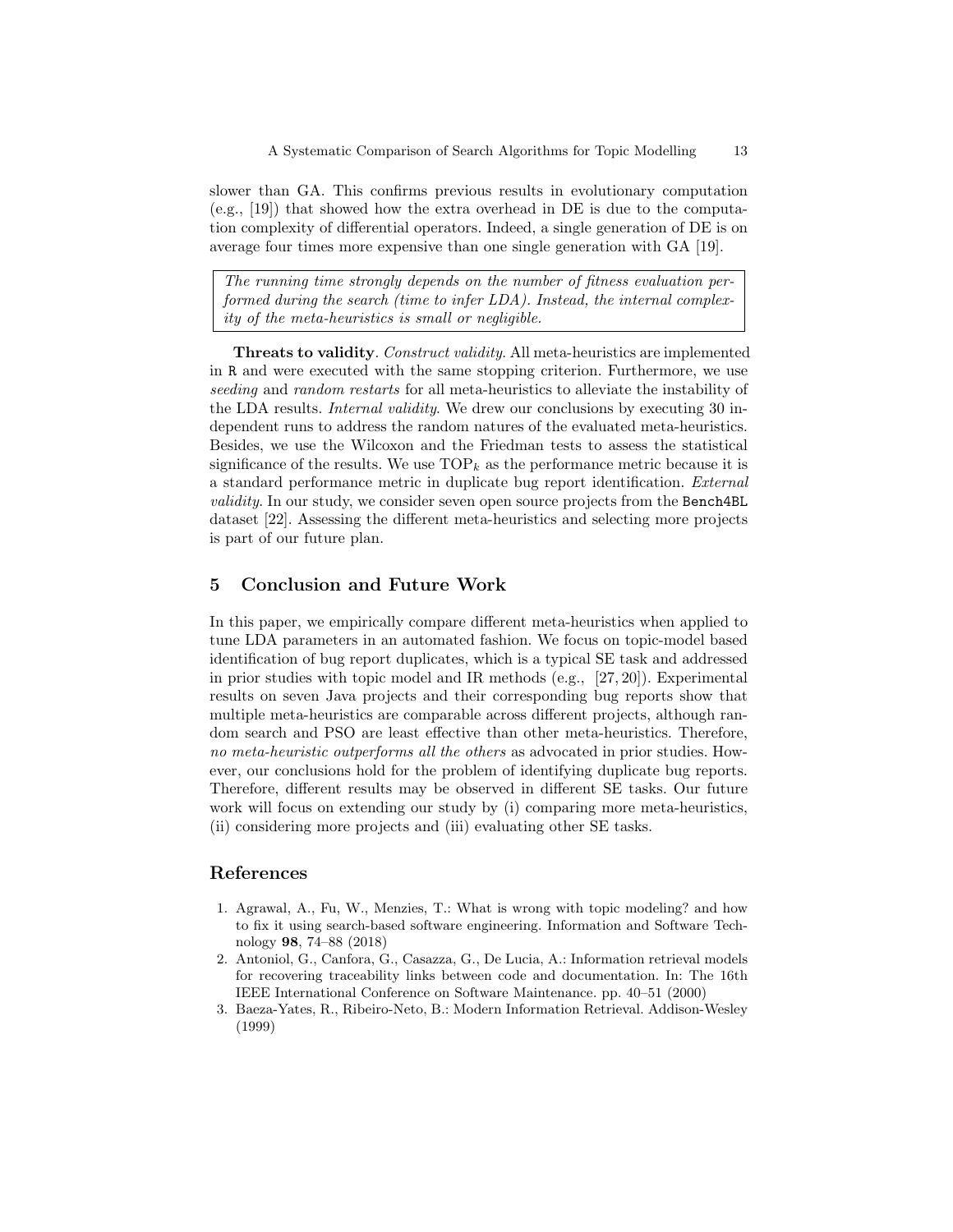- 14 A. Panichella
- 4. Bergstra, J., Bengio, Y.: Random search for hyper-parameter optimization. Journal of Machine Learning Research 13(2), 281–305 (2012)
- 5. Binkley, D., Lawrie, D.: Information retrieval applications in software maintenance and evolution. Encyclopedia of Software Engineering (2009)
- 6. Binkley, D., Heinz, D., Lawrie, D., Overfelt, J.: Source code analysis with lda. Journal of Software: Evolution and Process 28(10), 893–920 (2016)
- 7. Bird, C., Menzies, T., Zimmermann, T.: The art and science of analyzing software data. Elsevier (2015)
- 8. Blei, D.M., Ng, A.Y., Jordan, M.I.: Latent Dirichlet Allocation. The Journal of Machine Learning Research 3, 993–1022 (2003)
- 9. Campos, J., Ge, Y., Albunian, N., Fraser, G., Eler, M., Arcuri, A.: An empirical evaluation of evolutionary algorithms for unit test suite generation. Information and Software Technology 104, 207–235 (2018)
- 10. Capobianco, G., De Lucia, A., Oliveto, R., Panichella, A., Panichella, S.: On the role of the nouns in IR-based traceability recovery. In: The 17th IEEE International Conference on Program Comprehension (2009)
- 11. De Lucia, A., Di Penta, M., Oliveto, R., Panichella, A., Panichella, S.: Using IR methods for labeling source code artifacts: Is it worthwhile? In: The 20th IEEE International Conference on Program Comprehension (ICPC). pp. 193–202 (2012)
- 12. De Lucia, A., Di Penta, M., Oliveto, R., Panichella, A., Panichella, S.: Labeling source code with information retrieval methods: an empirical study. Empirical Software Engineering 19(5), 1383–1420 (Oct 2014)
- 13. Eberhart, R., Kennedy, J.: A new optimizer using particle swarm theory. In: The 6th Intern. Symposium on Micro Machine and Human Science. pp. 39–43 (1995)
- 14. Enslen, E., Hill, E., Pollock, L.L., Vijay-Shanker, K.: Mining source code to automatically split identifiers for software analysis. In: The 6th International Working Conference on Mining Software Repositories. pp. 71–80 (2009)
- 15. García, S., Molina, D., Lozano, M., Herrera, F.: A study on the use of nonparametric tests for analyzing the evolutionary algorithms' behaviour: A case study on the CEC'2005 special session on real parameter optimization. Journal of Heuristics 15(6), 617–644 (Dec 2009)
- 16. Grant, S., Cordy, J.R.: Estimating the optimal number of latent concepts in source code analysis. In: The 10th International Working Conference on Source Code Analysis and Manipulation. pp. 65–74 (2010)
- 17. Griffiths, T.L., Steyvers, M.: Finding scientific topics. Proc. of the National Academy of Sciences 101(Suppl. 1), 5228–5235 (2004)
- 18. Grün, B., Hornik, K.: topicmodels: An R package for fitting topic models. Journal of Statistical Software 40(13), 1–30 (2011)
- 19. Hegerty, B., Hung, C.C., Kasprak, K.: A comparative study on differential evolution and genetic algorithms for some combinatorial problems. In: The 8th Mexican international conference on artificial intelligence. pp. 9–13 (2009)
- 20. Hindle, A., Onuczko, C.: Preventing duplicate bug reports by continuously querying bug reports. Empirical Software Engineering 24(2), 902–936 (2019)
- 21. Hughes, M., Kim, D.I., Sudderth, E.: Reliable and scalable variational inference for the hierarchical dirichlet process. In: Artificial Intelligence and Statistics. pp. 370–378 (2015)
- 22. Lee, J., Kim, D., Bissyandé, T.F., Jung, W., Le Traon, Y.: Bench4bl: reproducibility study on the performance of ir-based bug localization. In: The 27th ACM SIGSOFT International Symposium on Software Testing and Analysis. pp. 61–72. ACM (2018)